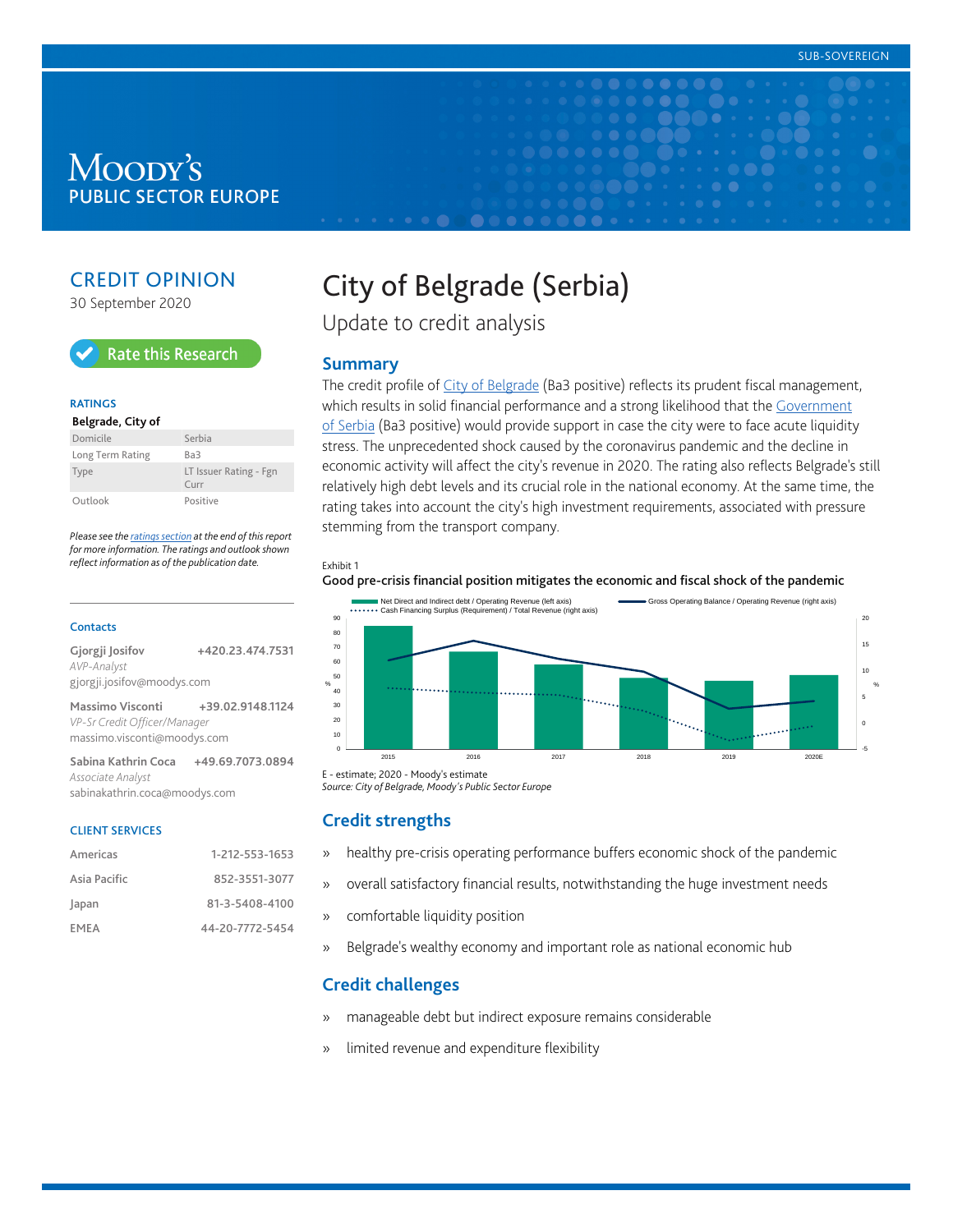#### **Rating outlook**

The positive outlook on Belgrade's rating mirrors the positive outlook on the sovereign bond rating. It also reflects our expectation that the city will be able to preserve its overall stable financial performance and that debt burden will remain below 60% of operating revenue in 2020-21. The city's history of prudent budgetary management further supports the positive outlook.

## **Factors that could lead to an upgrade**

» Upward pressure on the rating of Belgrade could arise from an upgrade of the sovereign rating associated with the city's ability to maintain its good financial performance and satisfactory liquidity position.

# **Factors that could lead to a downgrade**

- » Although unlikely, given the positive outlook, a deterioration in the sovereign credit strength could exert pressure on Belgrade's rating because of the close financial, institutional and operational links between the two tiers of governments.
- » A material deterioration in the city's operating and financial performance and a material increase in its debt exposure could also lead to a rating downgrade.

# **Key indicators**

#### Exhibit 2 City of Belgrade

|                                                        | 2015 | 2016 | 2017 | 2018 | 2019   |
|--------------------------------------------------------|------|------|------|------|--------|
| Net Direct and Indirect Debt/Operating Revenue (%)     | 84.9 | 67.3 | 58.4 | 49.2 | 47.2   |
| Debt Service/Total Revenue (%)                         | 9.2  | 9.7  | 8.6  | 4.8  | 4.7    |
| Gross Operating Balance/Operating Revenue (%)          | 12.0 | 15.8 | 12.3 | 9.9  | 2.8    |
| Cash Financing Surplus (Requirement)/Total Revenue (%) | 6.7  | 5.9  | 5.4  | 2.4  | $-3.3$ |
| Intergovernmental Transfers/Operating Revenue (%)      | 0.2  | 0.3  | 0.5  | 1.6  | 2.3    |
| Self-Financing Ratio                                   | 1.5  | 1.4  | 1.3  | 1.1  | 0.8    |
| Capital Spending/Total Expenditure (%)                 | 13.4 | 16.9 | 16.9 | 16.5 | 19.7   |

*Source: City of Belgrade, Moody's Public Sector Europe*

# **Detailed credit considerations**

Belgrade's Ba3 rating combines (1) the baseline credit assessment (BCA) of ba3, and (2) a strong likelihood of extraordinary support coming from the national government in the event that the entity face acute liquidity stress.

#### **Baseline credit assessment**

HEALTHY PRE-CRISIS OPERATING PERFORMANCE BUFFERS ECONOMIC SHOCK OF THE PANDEMIC

Belgrade's gross operating balance (GOB) deteriorated to a low 3% in 2019, compared with healthy 10% in the previous year despite the annual growth of 5.4% of operating revenue. Deterioration of the operating performance was primarily driven by the temporary increase of 35% of costs for goods and services mostly attributable to contractual services consuming RSD27 billion or 32% of operating expenditures.

We expect the personal income tax and other shared tax revenues, which together constitute around 55% of the city's operating revenue, to decrease by 6% in 2020, before recovering in 2021 if the pandemic is contained. The expected decline of the proceeds from PIT, estimated at RSD1.8 billion, will mostly be driven by the economic contraction of 3.5%, resulting from the coronavirus pandemicinduced shock.

According to the latest budget adjustment for 2020, Belgrade will keep operating spending growth in check through a combination of spending reviews and cost controls. Given the rigidity in Belgrade's operating spending, these measures will focus primarily on

This publication does not announce a credit rating action. For any credit ratings referenced in this publication, please see the ratings tab on the issuer/entity page on www.moodys.com for the most updated credit rating action information and rating history.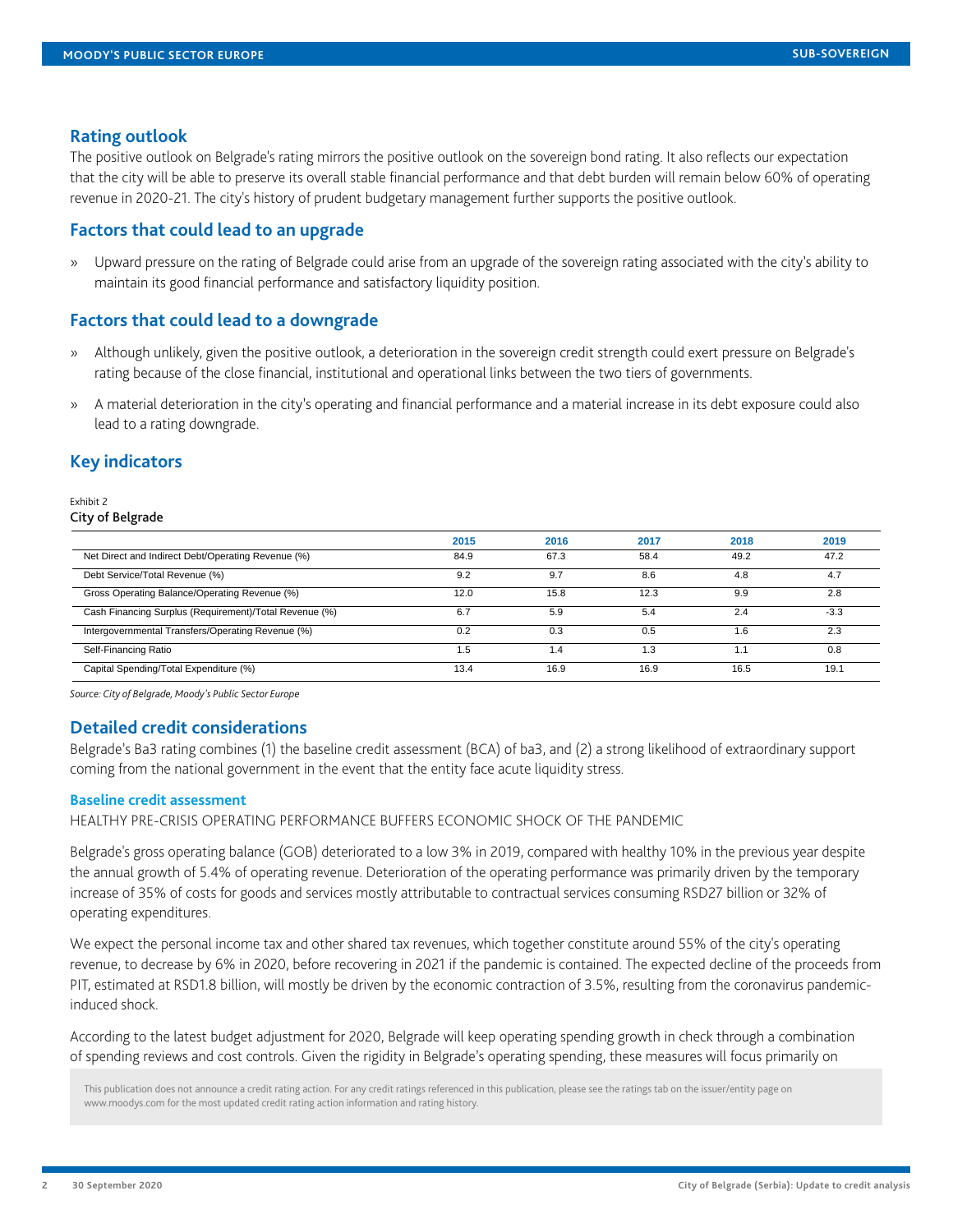containing the growth of costs of goods and services (projected annual decline of 13%), and current transfers and donations (decline of 10%).

As a result, we expect Belgrade's GOB to remain low at around 4% of operating revenue in 2020. The drop in revenue from income tax will test Belgrade's traditionally prudent budgetary management because of financial rigidity. Own source revenue represents a minor proportion of the city's revenue and it accounts for 20% of operating revenue, incorporating property tax, local utility fees, and administrative fees, which we expect to decrease by 9% in 2020. This high fiscal dependence on state decisions exposes city's finances to the performance of the general government budget and evolving intergovernmental relations.

Although the coronavirus pandemic presents a severe shock for the Serbia's economy, we expect economic activity to gradually resume in 2021 and the city's revenue to regain its dynamism. We, therefore, expect the city's GOB to improve in 2021.

# OVERALL SATISFACTORY FINANCIAL RESULTS, NOTWITHSTANDING THE HUGE INVESTMENT NEEDS

In 2019, the city posted a low financing deficit of 3.3% of total revenue compared with a financing surplus of 2.4% in 2018. Belgrade will probably resize or postpone some of its initially planned capital investments, estimated at RSD18 billion in 2020, to prevent the broadening of financing deficits, projected at 2% of total revenue.

Belgrade's capital program targets transportation infrastructure, street renovation, public buildings facade rehabilitation, bridges construction and renovation, as well as extension of sewage system and reconstruction of water supply network. The city's investments also include projects focused on education and social services.

The rehabilitation and extension of Vinca landfill as well as the treatment and disposal of solid waste are another important projects for the city. These projects will be built through the first-ever public-private partnership (PPP) in waste management in Serbia. The construction works have already started in H2 2019 and the operations are scheduled to begin in 2021. A special purpose vehicle (SPV) was created to serve as an operator, and the total value of the investment is estimated to be in the range of EUR300 million, which will be funded by the private partner. The city has provided the land for the facility site and necessary infrastructure arrangements. Beside the necessary costs for infrastructure arrangements of the site no other impact is expected on the city's budget. Moody's will closely monitor the implementation of this project given the risk which is associated with realization of such an investment.

#### COMFORTABLE LIQUIDITY POSITION

We expect Belgrade's liquidity to remain satisfactory in 2020. In 2019, the average cash balance on its accounts was RSD12.1 billion, (RSD13 billion in 2018), accounting for 14% of operating revenue. The city's cash reserves comfortably cover 3.4x of its debt service requirements falling due in 2020 and provide the city with sufficient funds against potential budgetary pressures and support for capital investments in the medium term.

Belgrade's regular and predictable inflows and outflows throughout the year and its cash-generating capacity provide sufficient cash to cover the city's debt servicing requirements due in 2020-21. The city follows a prudent cash management strategy, which, together with regular distributions of shared taxes, ensures smooth cash flow.

While we expect some volatility resulting from the negative effects of the pandemic in 2020, we believe the city's liquidity will remain broadly stable.

#### BELGRADE'S WEALTHY ECONOMY AND IMPORTANT ROLE AS NATIONAL ECONOMIC HUB

The City of Belgrade plays an important role in the national economy as Serbia's capital and largest city with 1.694 inhabitants (2019 latest available data). Belgrade's economy is diversified, limiting its exposure to economic cycles. According to the latest available data of 2018, the city contributes significantly to the country's economy, accounting for 41% of the national GDP. The city's unemployment rate was 8.7% as of year-end 2019, below the national rate of 9.7%.

The city's relative wealth is evident in its GDP per capita, which was 171% of the national average in 2018. Belgrade economically outperforms domestic peers and is also well positioned relative to other South-Eastern European cities. Belgrade is a seat of the central government and hosts the country's main universities and the headquarters of the largest companies.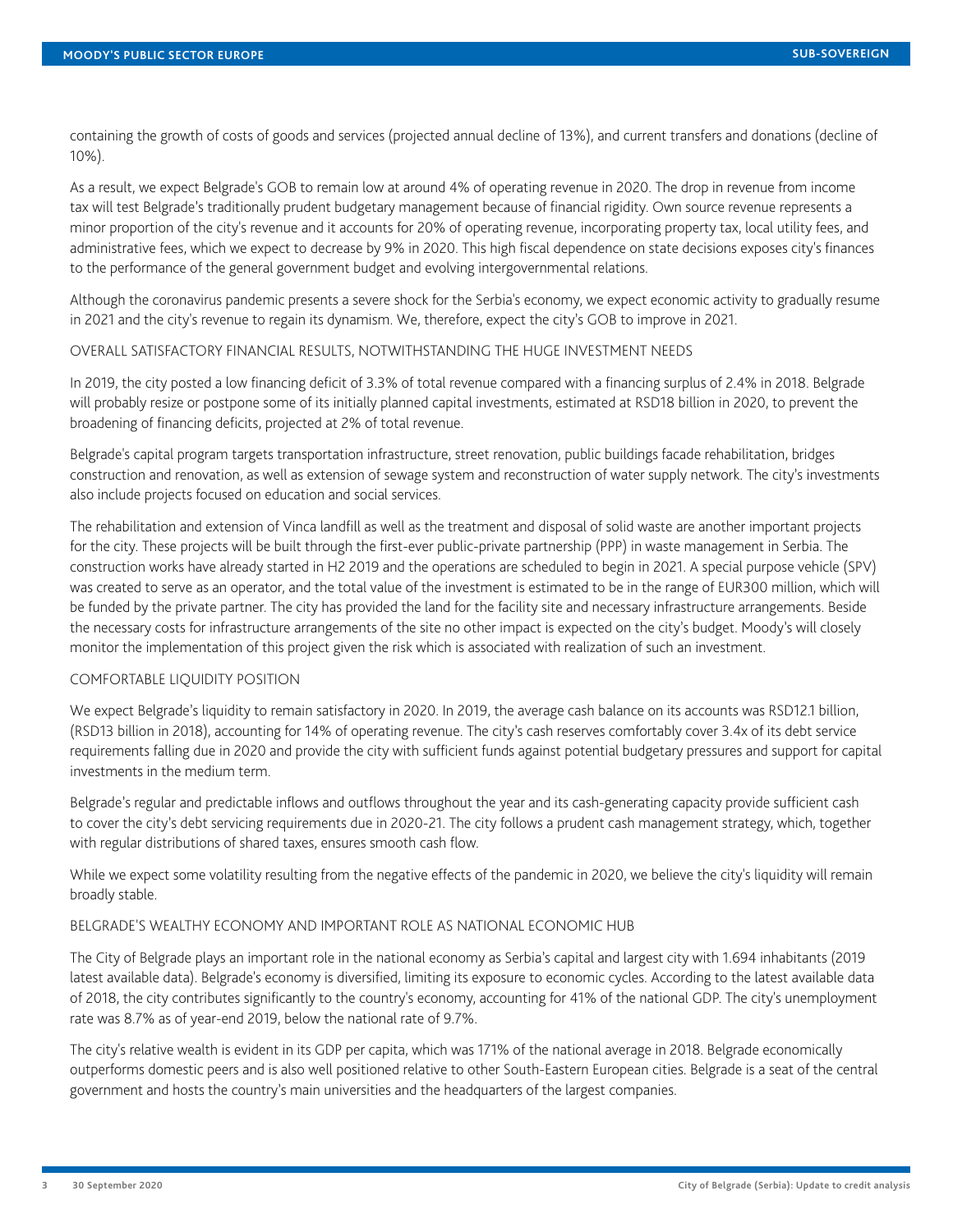#### MANAGEABLE DEBT BUT INDIRECT EXPOSURE REMAINS CONSIDERABLE

Belgrade's direct debt grew to RSD37.6 billion in 2019 from RSD36.3 billion in 2018, representing 43% of operating revenue, which is similar level to the previous year, but significantly lower than 87% posted five years ago. We expect the city's direct debt to increase to 45% in 2020 and to 50% of projected operating revenue in 2021 following the new loan agreement signed with [European Investment](https://www.moodys.com/credit-ratings/European-Investment-Bank-credit-rating-270400) [Bank](https://www.moodys.com/credit-ratings/European-Investment-Bank-credit-rating-270400) (EIB, Aaa stable) in September 2019 to fund the construction of the sewage on the left bank of Danube river in the amount of EUR35 million.

In 2019, Belgrade's direct debt consisted of bank loans: (1) RSD22.3 billion loans with EIB, (2) RSD11.1 billion loans with [European](https://www.moodys.com/credit-ratings/European-Bank-for-Reconstruction-Devlpmnt-credit-rating-19620) [Bank for Reconstruction and Development \(EBRD, Aaa stable\)](https://www.moodys.com/credit-ratings/European-Bank-for-Reconstruction-Devlpmnt-credit-rating-19620), and (3) RSD4.2 billion loan with Banca Intesa. Loans were used for modernization of transportation, public roads and streets, construction of a new bridge over the Sava river, rehabilitation of water supply and sewage network, and modernization of social and housing infrastructure.

The loss-making transportation company GSP, which is under the city's direct control, will remain a continuous source of budgetary pressure to the city's budget, given the ongoing investments, in particular the renewal of its bus fleet for which the city has provided the funding sources.

As of January 2019, subsidies from the city's budget to GSP were replaced by new contract following the adjustments in the way the sector is financed and amounted RSD14.5 billion. The same amount is planned in 2020, with RSD10 billion to be paid through the contract and additional RSD4.5 billion will be provided as subsidies. New agreement between the city and GSP allows a full compensation for public transportation service obligations as well as a fair level of profit (including depreciation). In addition, the city provided a capital injection to GSP amounted RSD4.2 billion in 2019.

When taking into account the debt of GSP, which we consider as a non-self supporting company according to our methodology, the city's net direct and indirect debt (NDID) accounted for 47% of operating revenue as of year-end 2019, down from 49% in 2018. All of the company's debt of RSD3.8 billion in 2019 (down from RSD4.6 billion in 2018) is included in Belgrade's indirect debt exposure. The latest projections suggest that the city's NDID will slightly grow to 50% of projected operating revenue in 2020, driven by the new debt of the city to support planned investments.

The entire debt of Belgrade was denominated in euro as of year-end 2019, making the city debt more vulnerable to exchange-rate fluctuations. However, the lengthy maturity and amortizing nature of Belgrade's debt partially mitigate the pressures associated with the foreign-currency risk. Belgrade's debt service costs should remain moderate at around 5% of the total revenue projected for 2020-21.

#### LIMITED REVENUE AND EXPENDITURE FLEXIBILITY

We consider Belgrade's budgetary flexibility as limited. Shared taxes, including the personal income tax, which the city cannot modify, accounted for roughly 54% of operating revenues in 2019, implying the city's dependance on the central government regarding tax revenues.

Partially mitigating this lack of discretionary powers on the tax revenue side, the institutional framework attributes a greater revenue rising capacity related to the city's local taxes and fees compared to other local governments in Serbia, representing 21% of operating revenues in 2019.

Belgrade's rating is also constrained by the institutional framework under which Serbian local governments operate. The framework exhibits frequent changes, which results in low financial predictability and stability, constraining policy effectiveness at the city level and limiting Belgrade's ability to effectively plan for the long term.

The expenditure flexibility of Belgrade is also limited as significant proportion of costs cannot be reduced according to the law such as salaries and social payments. When adding other inflexible costs, including interest payments, subsidies and transfers to other governing levels and city owned companies, the share of such expenditures fluctuates in the range of 60-70% of operating expenditures. The capex remains a major leeway for Belgrade, although it is curbed by high infrastructure needs, common for all Serbian local governments.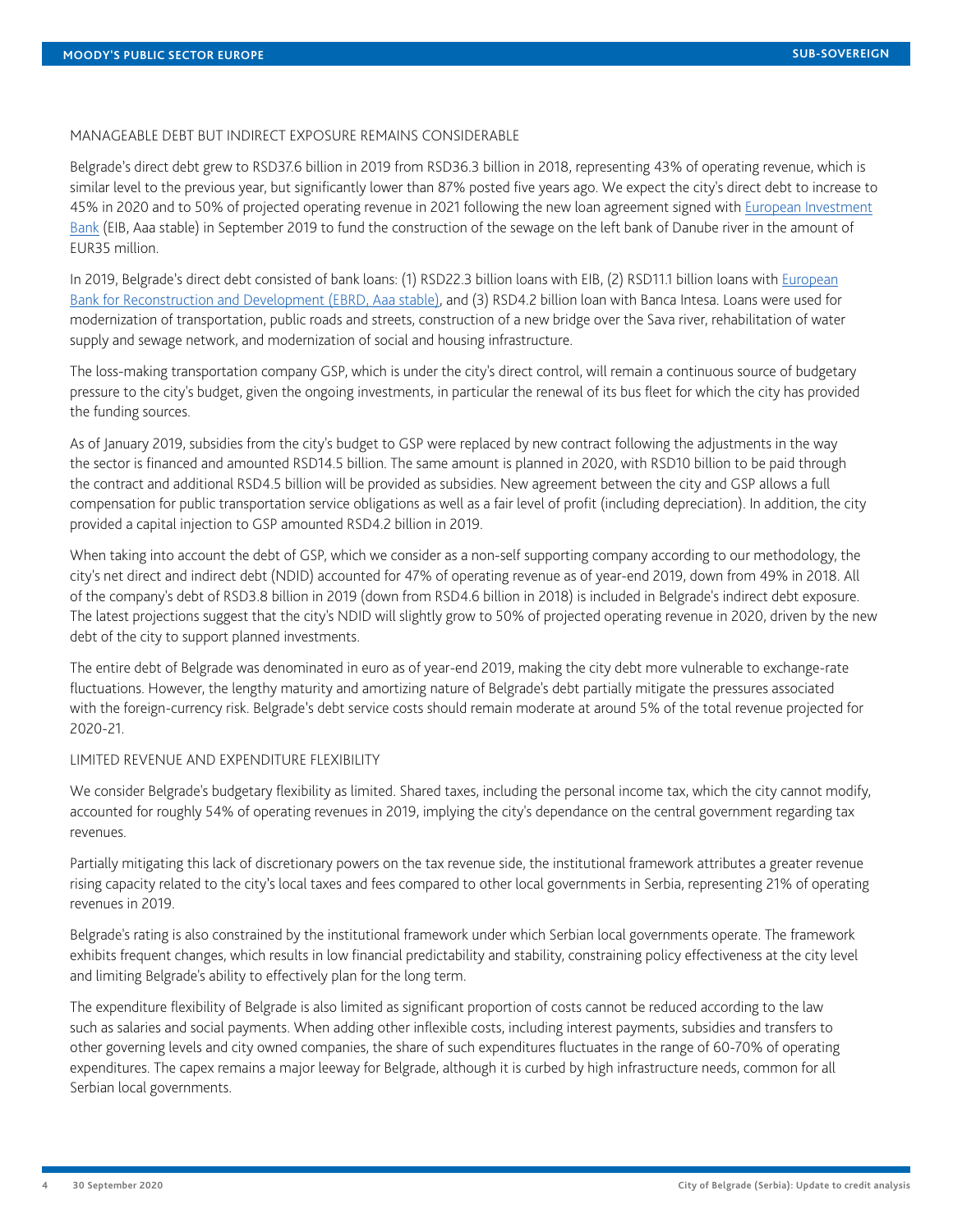Belgrade's spending also comes from subsidies and transfers to other governing levels and its owned companies (12.2% of total expenditures in 2019), which play an active role in providing core public services. Belgrade provides various services through its 31 majority-owned companies and affiliates. However, the active role played by city-owned companies should contain the operating expenditure pressure going forward.

#### **Extraordinary support considerations**

We consider Belgrade to have a strong likelihood of extraordinary support from the central government, reflecting our assessment of the city's strategic importance to the national economy. The assessment also indicates a moderate system of oversight by the central government that requires regular monitoring of cities' indebtedness.

# **ESG considerations**

We take account of the impact of environmental (E), social (S) and governance (G) factors when assessing sub-sovereign issuers' economic and financial strength. In the case of Belgrade, the materiality of ESG factors to its credit profile is as follows:

Environmental considerations are not material to Belgrade's credit profile. The city has only limited exposure to some flood risk, but in that case, the central government would provide support.

Social considerations are material to Belgrade's credit profile. We view the coronavirus pandemic as a social risk under our ESG framework, given the substantial implications for public health and safety. Belgrade is more specifically exposed to the evolution of its demography, with its population exposed to net immigration flows. The unemployment rate in Belgrade is lower than the average for Serbia, and the average salary in Belgrade is higher than that in the remaining parts of the country. These factors have led to immigration to the city recently.

Governance considerations are material to Belgrade's credit profile. Belgrade uses prudent financing planning, which allows for multiyear forecasting of key trends, providing the city with the ability to identify potential pressures and allowing for sufficient time to adjust plans to mitigate any credit implications.

Further details are provided in the "Baseline Credit Assessment" section above. Our approach to environmental, social and governance factors is explained in our cross-sector methodology [General Principles for Assessing Environmental, Social and Governance Risks](https://www.moodys.com/researchdocumentcontentpage.aspx?docid=PBC_1133569).

# **Rating methodology and scorecard factors**

The assigned baseline credit assessment (BCA) of ba3 is close to the scorecard-indicated BCA of b1. The matrix-generated BCA of b1 reflects (1) an idiosyncratic risk score of 4 (presented below) on a 1 to 9 scale, where 1 represents the strongest relative credit quality and 9 the weakest; and (2) a systemic risk score of Ba3, as reflected in the sovereign bond rating.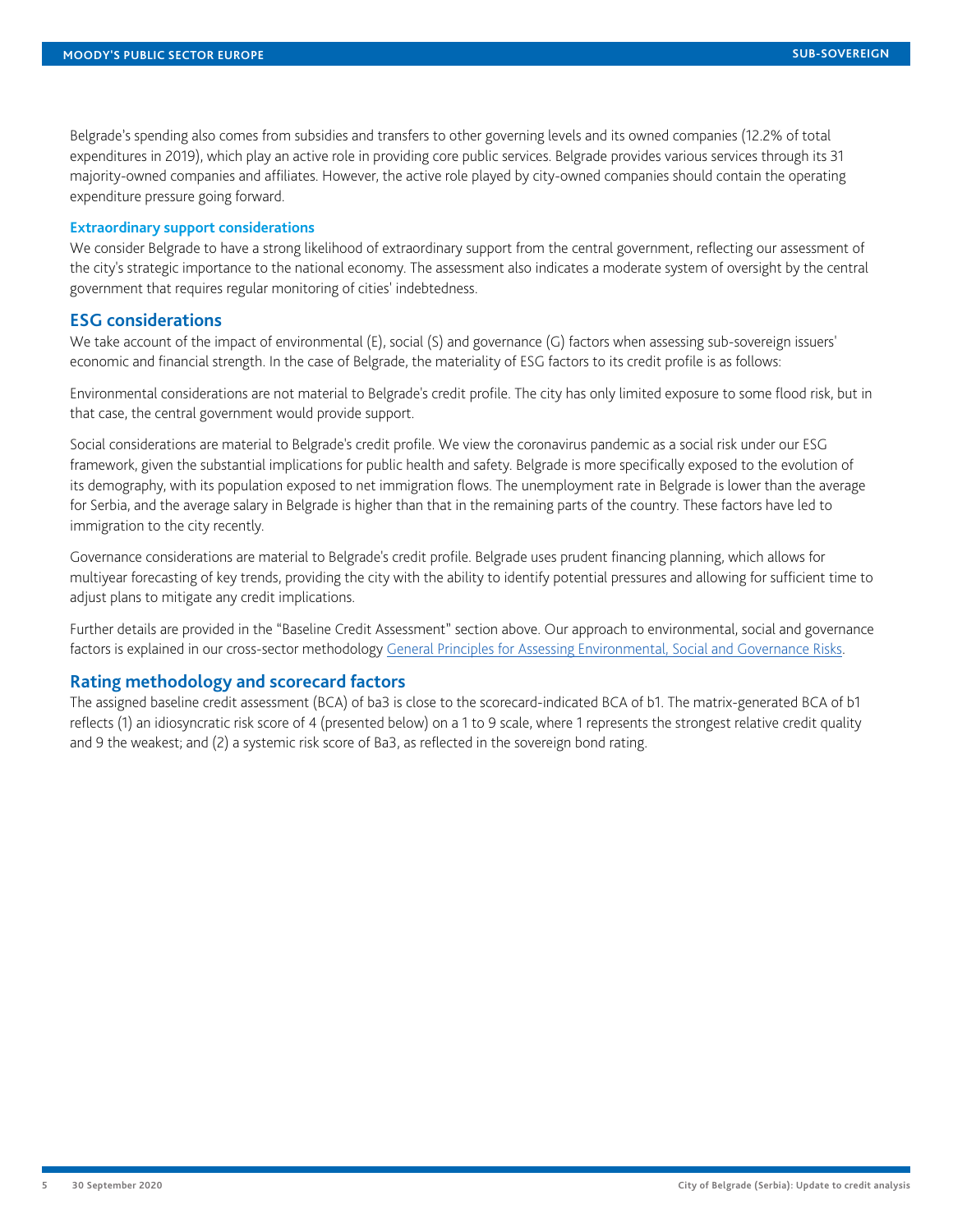#### Exhibit 3 Rating Factors

| <b>Baseline Credit Assessment</b>                        | <b>Score</b>   | <b>Value</b> | <b>Sub-factor Weighting</b> | <b>Sub-factor Total</b> | <b>Factor Weighting</b> | <b>Total</b> |
|----------------------------------------------------------|----------------|--------------|-----------------------------|-------------------------|-------------------------|--------------|
| <b>Scorecard</b>                                         |                |              |                             |                         |                         |              |
| <b>Factor 1: Economic Fundamentals</b>                   |                |              |                             |                         |                         |              |
| Economic strength                                        | 1              | 169.73       | 70%                         | 1                       | 20%                     | 0.20         |
| Economic volatility                                      |                |              | 30%                         |                         |                         |              |
| <b>Factor 2: Institutional Framework</b>                 |                |              |                             |                         |                         |              |
| Legislative background                                   | 5              |              | 50%                         | 6                       | 20%                     | 1.20         |
| Financial flexibility                                    | $\overline{7}$ |              | 50%                         |                         |                         |              |
| <b>Factor 3: Financial Performance and Debt</b>          |                |              |                             |                         |                         |              |
| Gross operating balance / operating revenues             | 3              | 6.19         | 12.5%                       | $\overline{2}$          | 30%                     | 0.60         |
| Interest payments / operating revenues (%)               | 3              | 1.33         | 12.5%                       |                         |                         |              |
| Liquidity                                                | 1              |              | 25%                         |                         |                         |              |
| Net direct and indirect debt / operating<br>revenues (%) | 3              | 47.20        | 25%                         |                         |                         |              |
| Short-term direct debt / total direct debt (%)           |                | 9.40         | 25%                         |                         |                         |              |
| Factor 4: Governance and Management - MAX                |                |              |                             |                         |                         |              |
| Risk controls and financial management                   |                |              |                             | 5                       | 30%                     | 1.50         |
| Investment and debt management                           | 5              |              |                             |                         |                         |              |
| Transparency and disclosure                              |                |              |                             |                         |                         |              |
| <b>Idiosyncratic Risk Assessment</b>                     |                |              |                             |                         |                         | 3.5(4)       |
| <b>Systemic Risk Assessment</b>                          |                |              |                             |                         |                         | Ba3          |
| <b>Suggested BCA</b>                                     |                |              |                             |                         |                         | b1           |
|                                                          |                |              |                             |                         |                         |              |

*Source: Moody's Public Sector Europe*

# <span id="page-5-0"></span>**Ratings**

# Exhibit 5

| Category                          | <b>Moody's Rating</b> |
|-----------------------------------|-----------------------|
| <b>BELGRADE, CITY OF</b>          |                       |
| Outlook                           | Positive              |
| <b>Issuer Rating</b>              | Ba3                   |
| Source: Moody's Investors Service |                       |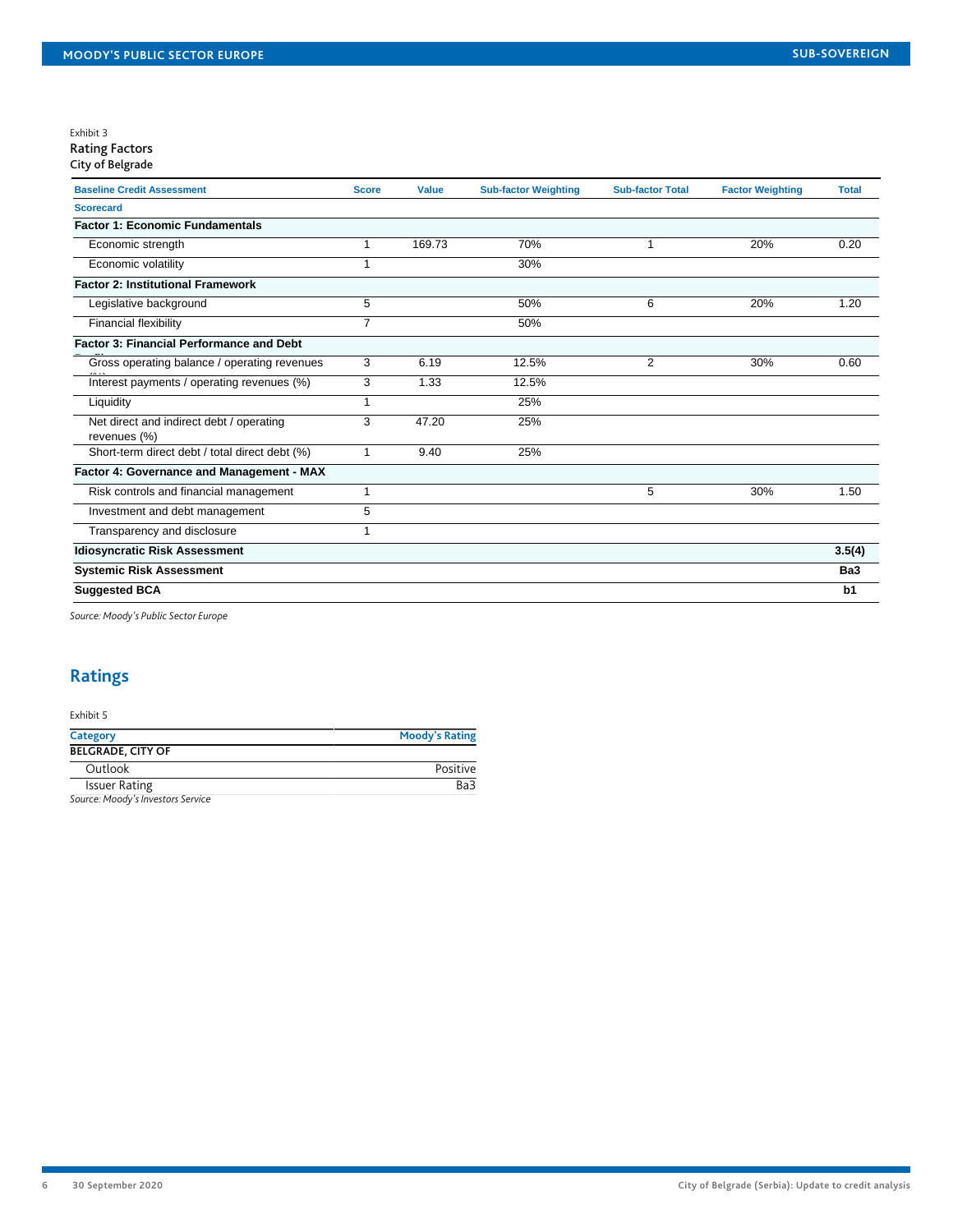© 2020 Moody's Corporation, Moody's Investors Service, Inc., Moody's Analytics, Inc. and/or their licensors and affiliates (collectively, "MOODY'S"). All rights reserved.

CREDIT RATINGS ISSUED BY MOODY'S INVESTORS SERVICE, INC. AND/OR ITS CREDIT RATINGS AFFILIATES ARE MOODY'S CURRENT OPINIONS OF THE RELATIVE FUTURE CREDIT RISK OF ENTITIES, CREDIT COMMITMENTS, OR DEBT OR DEBT-LIKE SECURITIES, AND MATERIALS, PRODUCTS, SERVICES AND INFORMATION PUBLISHED BY MOODY'S (COLLECTIVELY, "PUBLICATIONS") MAY INCLUDE SUCH CURRENT OPINIONS. MOODY'S INVESTORS SERVICE DEFINES CREDIT RISK AS THE RISK THAT AN ENTITY MAY NOT MEET ITS CONTRACTUAL FINANCIAL OBLIGATIONS AS THEY COME DUE AND ANY ESTIMATED FINANCIAL LOSS IN THE EVENT OF DEFAULT OR IMPAIRMENT. SEE MOODY'S RATING SYMBOLS AND DEFINITIONS PUBLICATION FOR INFORMATION ON THE TYPES OF CONTRACTUAL FINANCIAL OBLIGATIONS ADDRESSED BY MOODY'S INVESTORS SERVICE CREDIT RATINGS. CREDIT RATINGS DO NOT ADDRESS ANY OTHER RISK, INCLUDING BUT NOT LIMITED TO: LIQUIDITY RISK, MARKET VALUE RISK, OR PRICE VOLATILITY. CREDIT RATINGS, NON-CREDIT ASSESSMENTS ("ASSESSMENTS"), AND OTHER OPINIONS INCLUDED IN MOODY'S PUBLICATIONS ARE NOT STATEMENTS OF CURRENT OR HISTORICAL FACT. MOODY'S PUBLICATIONS MAY ALSO INCLUDE QUANTITATIVE MODEL-BASED ESTIMATES OF CREDIT RISK AND RELATED OPINIONS OR COMMENTARY PUBLISHED BY MOODY'S ANALYTICS, INC. AND/OR ITS AFFILIATES. MOODY'S CREDIT RATINGS, ASSESSMENTS, OTHER OPINIONS AND PUBLICATIONS DO NOT CONSTITUTE OR PROVIDE INVESTMENT OR FINANCIAL ADVICE, AND MOODY'S CREDIT RATINGS, ASSESSMENTS, OTHER OPINIONS AND PUBLICATIONS ARE NOT AND DO NOT PROVIDE RECOMMENDATIONS TO PURCHASE, SELL, OR HOLD PARTICULAR SECURITIES. MOODY'S CREDIT RATINGS, ASSESSMENTS, OTHER OPINIONS AND PUBLICATIONS DO NOT COMMENT ON THE SUITABILITY OF AN INVESTMENT FOR ANY PARTICULAR INVESTOR. MOODY'S ISSUES ITS CREDIT RATINGS, ASSESSMENTS AND OTHER OPINIONS AND PUBLISHES ITS PUBLICATIONS WITH THE EXPECTATION AND UNDERSTANDING THAT EACH INVESTOR WILL, WITH DUE CARE, MAKE ITS OWN STUDY AND EVALUATION OF EACH SECURITY THAT IS UNDER CONSIDERATION FOR PURCHASE, HOLDING, OR SALE.

MOODY'S CREDIT RATINGS, ASSESSMENTS, OTHER OPINIONS, AND PUBLICATIONS ARE NOT INTENDED FOR USE BY RETAIL INVESTORS AND IT WOULD BE RECKLESS AND INAPPROPRIATE FOR RETAIL INVESTORS TO USE MOODY'S CREDIT RATINGS, ASSESSMENTS, OTHER OPINIONS OR PUBLICATIONS WHEN MAKING AN INVESTMENT DECISION. IF IN DOUBT YOU SHOULD CONTACT YOUR FINANCIAL OR OTHER PROFESSIONAL ADVISER. ALL INFORMATION CONTAINED HEREIN IS PROTECTED BY LAW, INCLUDING BUT NOT LIMITED TO, COPYRIGHT LAW, AND NONE OF SUCH INFORMATION MAY BE COPIED OR OTHERWISE REPRODUCED, REPACKAGED, FURTHER TRANSMITTED, TRANSFERRED, DISSEMINATED, REDISTRIBUTED OR RESOLD, OR STORED FOR SUBSEQUENT USE FOR ANY SUCH PURPOSE, IN WHOLE OR IN PART, IN ANY FORM OR MANNER OR BY ANY MEANS WHATSOEVER, BY ANY PERSON WITHOUT MOODY'S PRIOR WRITTEN CONSENT.

MOODY'S CREDIT RATINGS, ASSESSMENTS, OTHER OPINIONS AND PUBLICATIONS ARE NOT INTENDED FOR USE BY ANY PERSON AS A BENCHMARK AS THAT TERM IS DEFINED FOR REGULATORY PURPOSES AND MUST NOT BE USED IN ANY WAY THAT COULD RESULT IN THEM BEING CONSIDERED A BENCHMARK.

All information contained herein is obtained by MOODY'S from sources believed by it to be accurate and reliable. Because of the possibility of human or mechanical error as well as other factors, however, all information contained herein is provided "AS IS" without warranty of any kind. MOODY'S adopts all necessary measures so that the information it uses in assigning a credit rating is of sufficient quality and from sources MOODY'S considers to be reliable including, when appropriate, independent third-party sources. However, MOODY'S is not an auditor and cannot in every instance independently verify or validate information received in the rating process or in preparing its Publications.

To the extent permitted by law, MOODY'S and its directors, officers, employees, agents, representatives, licensors and suppliers disclaim liability to any person or entity for any indirect, special, consequential, or incidental losses or damages whatsoever arising from or in connection with the information contained herein or the use of or inability to use any such information, even if MOODY'S or any of its directors, officers, employees, agents, representatives, licensors or suppliers is advised in advance of the possibility of such losses or damages, including but not limited to: (a) any loss of present or prospective profits or (b) any loss or damage arising where the relevant financial instrument is not the subject of a particular credit rating assigned by MOODY'S.

To the extent permitted by law, MOODY'S and its directors, officers, employees, agents, representatives, licensors and suppliers disclaim liability for any direct or compensatory losses or damages caused to any person or entity, including but not limited to by any negligence (but excluding fraud, willful misconduct or any other type of liability that, for the avoidance of doubt, by law cannot be excluded) on the part of, or any contingency within or beyond the control of, MOODY'S or any of its directors, officers, employees, agents, representatives, licensors or suppliers, arising from or in connection with the information contained herein or the use of or inability to use any such information.

NO WARRANTY, EXPRESS OR IMPLIED, AS TO THE ACCURACY, TIMELINESS, COMPLETENESS, MERCHANTABILITY OR FITNESS FOR ANY PARTICULAR PURPOSE OF ANY CREDIT RATING, ASSESSMENT, OTHER OPINION OR INFORMATION IS GIVEN OR MADE BY MOODY'S IN ANY FORM OR MANNER WHATSOEVER.

Moody's Investors Service, Inc., a wholly-owned credit rating agency subsidiary of Moody's Corporation ("MCO"), hereby discloses that most issuers of debt securities (including corporate and municipal bonds, debentures, notes and commercial paper) and preferred stock rated by Moody's Investors Service, Inc. have, prior to assignment of any credit rating, agreed to pay to Moody's Investors Service, Inc. for credit ratings opinions and services rendered by it fees ranging from \$1,000 to approximately \$2,700,000. MCO and Moody's Investors Service also maintain policies and procedures to address the independence of Moody's Investors Service credit ratings and credit rating processes. Information regarding certain affiliations that may exist between directors of MCO and rated entities, and between entities who hold credit ratings from Moody's Investors Service and have also publicly reported to the SEC an ownership interest in MCO of more than 5%, is posted annually at [www.moodys.com](http://www.moodys.com) under the heading "Investor Relations - Corporate Governance -Director and Shareholder Affiliation Policy."

Additional terms for Australia only: Any publication into Australia of this document is pursuant to the Australian Financial Services License of MOODY'S affiliate, Moody's Investors Service Pty Limited ABN 61 003 399 657AFSL 336969 and/or Moody's Analytics Australia Pty Ltd ABN 94 105 136 972 AFSL 383569 (as applicable). This document is intended to be provided only to "wholesale clients" within the meaning of section 761G of the Corporations Act 2001. By continuing to access this document from within Australia, you represent to MOODY'S that you are, or are accessing the document as a representative of, a "wholesale client" and that neither you nor the entity you represent will directly or indirectly disseminate this document or its contents to "retail clients" within the meaning of section 761G of the Corporations Act 2001. MOODY'S credit rating is an opinion as to the creditworthiness of a debt obligation of the issuer, not on the equity securities of the issuer or any form of security that is available to retail investors.

Additional terms for Japan only: Moody's Japan K.K. ("MJKK") is a wholly-owned credit rating agency subsidiary of Moody's Group Japan G.K., which is wholly-owned by Moody's Overseas Holdings Inc., a wholly-owned subsidiary of MCO. Moody's SF Japan K.K. ("MSFJ") is a wholly-owned credit rating agency subsidiary of MJKK. MSFJ is not a Nationally Recognized Statistical Rating Organization ("NRSRO"). Therefore, credit ratings assigned by MSFJ are Non-NRSRO Credit Ratings. Non-NRSRO Credit Ratings are assigned by an entity that is not a NRSRO and, consequently, the rated obligation will not qualify for certain types of treatment under U.S. laws. MJKK and MSFJ are credit rating agencies registered with the Japan Financial Services Agency and their registration numbers are FSA Commissioner (Ratings) No. 2 and 3 respectively.

MJKK or MSFJ (as applicable) hereby disclose that most issuers of debt securities (including corporate and municipal bonds, debentures, notes and commercial paper) and preferred stock rated by MJKK or MSFJ (as applicable) have, prior to assignment of any credit rating, agreed to pay to MJKK or MSFJ (as applicable) for credit ratings opinions and services rendered by it fees ranging from JPY125,000 to approximately JPY250,000,000.

MJKK and MSFJ also maintain policies and procedures to address Japanese regulatory requirements.

REPORT NUMBER **1246314**